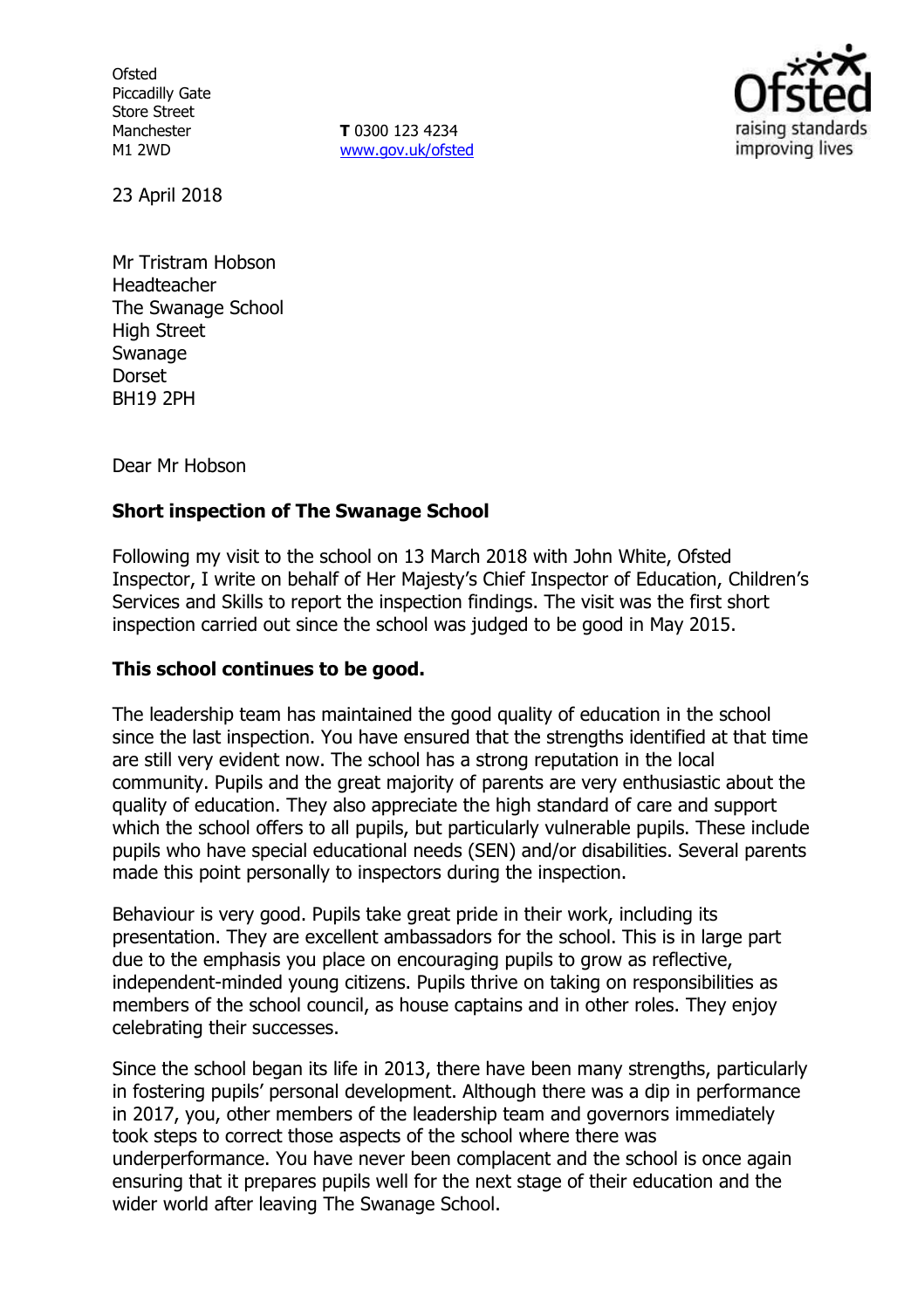

# **Safeguarding is effective.**

Leaders have ensured that safeguarding arrangements are fit for purpose, and that records are compliant. You have a comprehensive safeguarding policy which staff understand, as they demonstrated to inspectors. Staff know how to recognise any signs of potential concern and how to react. Governors also understand their responsibilities. The school regularly updates governors and staff to raise awareness of potential issues such as extremism, misuse of technology and bullying.

Your staff respond very well to the needs of vulnerable pupils. Staff know pupils well as individuals. Staff give good advice to pupils on how to keep safe. When necessary, the school uses its good links with external agencies. Staff monitor pupils' well-being very thoroughly, thereby ensuring that the school is a very orderly and welcoming community with safeguarding as an integral part of its culture.

## **Inspection findings**

- We agreed with you at the start of the inspection on particular lines of enguiry. The first of these focused on pupils' achievement, particularly in key stage 4. We looked at the achievement of particular groups of pupils, including disadvantaged pupils, pupils who have SEN and/or disabilities and the most able pupils. We considered variations in pupils' achievement across different GCSE subjects. The Swanage School is small by national standards, with some subjects having a relatively small take-up, so that statistical analysis has to be treated with caution. Our analysis took account of this fact.
- The school was successful in its GCSE results in 2016, the first year in which pupils in the school sat external examinations. However, the 2017 results showed a dip in pupils' performance. The dip was particularly marked in some of the key stage 4 optional subjects. There were also some variations in the performance of groups of pupils, both by gender and in relation to their prior attainment. During the inspection we talked about the reasons for these variations. We also looked at assessment data on pupils currently in the school, for all classes. Inspectors scrutinised pupils' work extensively.
- You were able to demonstrate the reasons for underperformance in 2017. Some of these were to do with the quality of teaching. Crucially, you have tackled the causes of underperformance, and are confident that the school is back on track to meet its current targets. If these are met, the school will surpass some of its successes from 2016.
- **Pupils' performance in the core subjects of English and mathematics has always** been strong. For example, the school has a strong record of success in English literature. This success has continued. Pupils' performance in English and mathematics combined is now above the national average. We saw the quality of English work during the inspection. For example, pupils wrote with depth and insight about their studies of Shakespeare and other authors such as Steinbeck. Achievement in mathematics has improved. Pupils who are behind in their learning get extra support from staff in English and mathematics. We saw this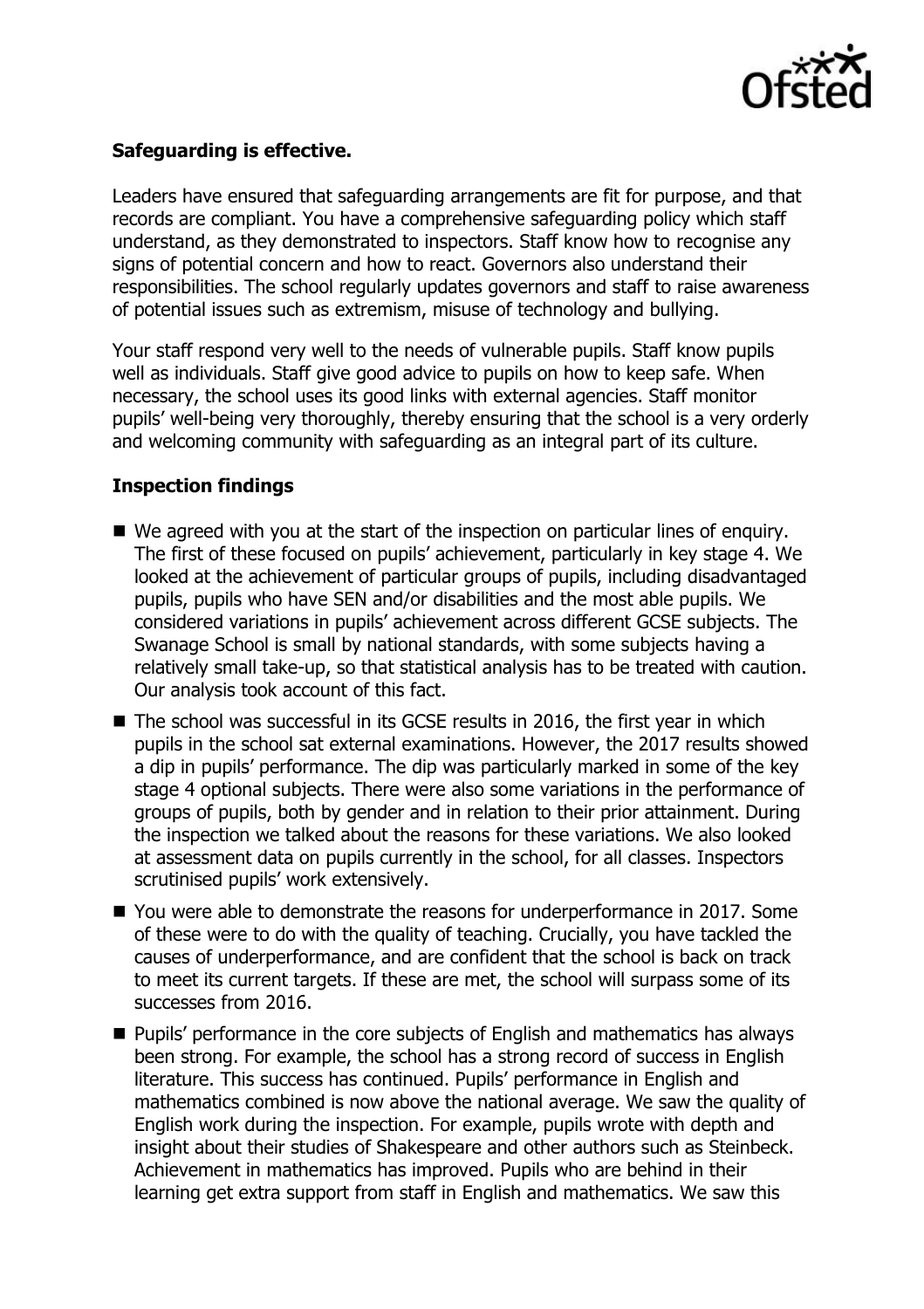

having a positive impact during the inspection. The progress of these pupils has improved.

- Inspectors saw good-quality work in some of the optional subjects studied at key stage 4. For example, we saw a good standard of in-depth writing in geography. History is a strongly performing subject. There are still some variations in the quality of work, for example within science. When pupils write up their work in science, they do it in more depth in some aspects than in others. You rightly have a focus in your school improvement plan on further reducing the variations between pupils' performance in different subjects.
- The gap in the achievement of disadvantaged pupils compared with other pupils has been reduced, although you recognise that this is another area which can be improved further. Staff give good support to pupils who have SEN and/or disabilities, and their progress has benefited from this. You ensure that the most able pupils make good progress because teachers usually give them tasks which are sufficiently challenging.
- Our second line of enquiry related to the first. It focused on the effectiveness of leadership and management at all levels, and the success of the curriculum, in meeting the needs of pupils and addressing last year's decline in performance. You have taken significant and effective steps to bring about improvement. There had been some teaching concerns before the current school year. You put support in place for those teachers who needed it, to ensure that they met the needs of all their pupils more effectively. You have not shied away from taking further steps to ensure more consistent teaching, including making staff changes. You make sure that all staff have regular opportunities for professional development, in order to maintain high levels of confidence and skill.
- Your curriculum leaders play a crucial role in supporting staff by checking the quality of teaching and learning, and ensuring that the curriculum meets the needs of all pupils. You have made changes in the organisation of classes to assist staff in managing this effectively. Staff now make better use of assessment data when preparing sufficiently challenging tasks for the range of abilities in their classes, although this remains an area for continued development. Staff follow the school policy on how they give feedback to pupils about their learning.
- You have high expectations, as do your staff. You give pupils interesting challenges, to which they respond enthusiastically. You focus strongly on developing pupils' independent learning skills and their ability to reflect on their learning. You encourage pupils to take on responsibilities and to enjoy curriculum enrichment opportunities, which feed in to their academic successes.
- Our final line of enquiry concerned attendance. This has been an issue for the school since the previous inspection. Rates of attendance have not been high enough, particularly for vulnerable pupils. Attendance has remained below average, although the figures have been affected by the small number of pupils in a small school. A very small number of persistently absent pupils has had a disproportionate impact on the attendance statistics.
- We acknowledge that you and your staff have worked hard, and continue to work hard, to resolve this issue. Secure attendance procedures mean that any